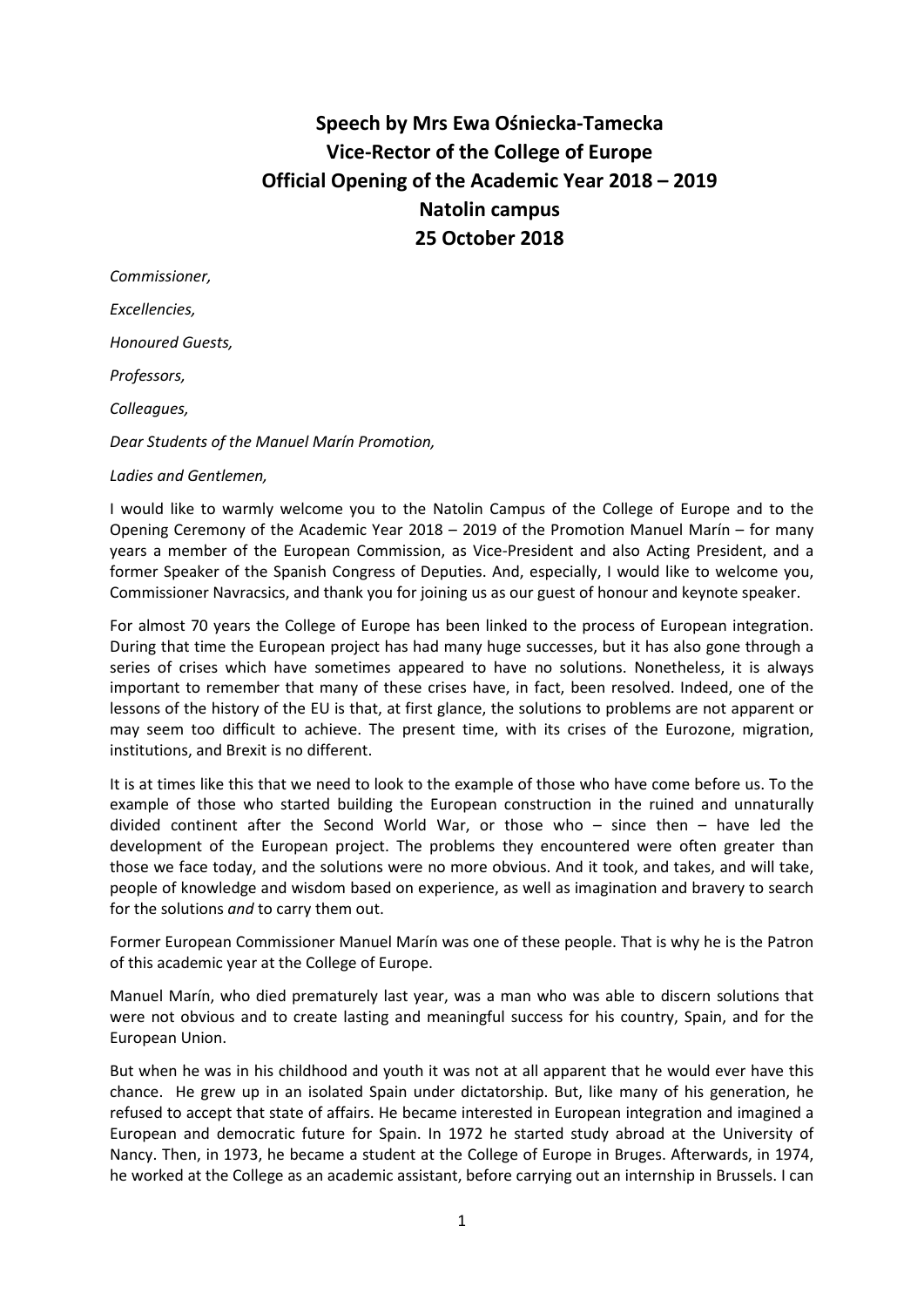well imagine the effect these experiences had on the young Marín as a citizen of a country on the outside of the European Communities and still a dictatorship. I am sure that the many problems he must have faced in getting his voice heard and understood will have strengthened him for the tasks ahead. And they were very difficult tasks.

Returning to Spain, Manuel Marín joined the Spanish Socialist Workers' Party, then still operating underground. Then, after the death of Franco in 1975, he became fully engaged in the transition to democracy. He was elected a member of the Spanish Parliament in 1977, in the first free elections in Spain since 1936. In 1982, he became the Spanish Secretary of State for Relations with the European Communities. In this role, he took on the task of Chief Negotiator of the Spanish accession to the Communities, until June 1985 when the Treaty of Accession was signed.

Spanish membership of the European Union may seem natural today, but in the early 1980s it took a particular mix of tenacity, wisdom, knowledge, political sensitivity and technical mastery to manage these famously tough negotiations. Not discouraged by difficult odds, Manuel Marín achieved his aims, which were probably beyond the imagination of many others. Similarly, only a few years later, Eastern Europeans - including, Commissioner, you and me - we started our difficult journey to become members of the European Communities. And we both know from personal experience how hard that was. And we both know how difficult it was for many to imagine that it could succeed!

Manuel Marín's experience prepared him well for the important task he would face in the first year of his next appointment as a Vice-President of the European Commission, responsible for Social Affairs, Education and Employment, a post he held from 1986 to 1988. In this role, he was charged with convincing the European Community member states to create and fund a new scheme for trans-European educational exchange, what came to be called the Erasmus Programme.

It may seem obvious to us now that such a scheme for educational and cultural exchange should exist and be funded by the European Union. However, this was not the case back in the late 1980s. Then, there were many in Europe who resisted such an idea. They did not want to give political support to this project. It seemed to be too expensive. Indeed, it seemed that Commissioner Marín would have to withdraw his proposal altogether. But, in the end, he won the backing of the member states in 1987. Erasmus has been renewed ever since with literally millions of young Europeans benefitting from it. It has laid the foundations for the creation of a European community of higher education. It has helped forge a meaningful European identity to sit alongside the national identities of generations of Europeans. Manuel Marín can truly be said to be one of the founding fathers of Erasmus: one of the most successful projects of European integration.

I am proud to say that now the College of Europe, with its two campuses, is described in the Erasmus+ programme as one of the 'designated institutions pursuing an aim of European interest.' And this reflects very well our beginnings and our longstanding mission as an institution. Indeed, we have been a champion of European education since 1949, even before the European institutions were established!

In the 1940s, after the destruction and pain of the Second World War, there were a few visionaries who started to think about the means to create a lasting basis for peace and unity in Europe. Famously, they met at The Hague Congress of 1948. One idea they had was to employ the power of education to help build the conditions for lasting cooperation and peace. Out of this was born the idea to create a College of Europe, a place where young Europeans could come together under one roof to study ideas for future European integration and create among themselves a new truly European *esprit de corps*.

In 1949, when the College of Europe in Bruges opened its doors, it was not obvious that its aims could succeed. Many of those who came to the College in those early days would have wondered how it would be possible for them to work together and imagine a common future together. And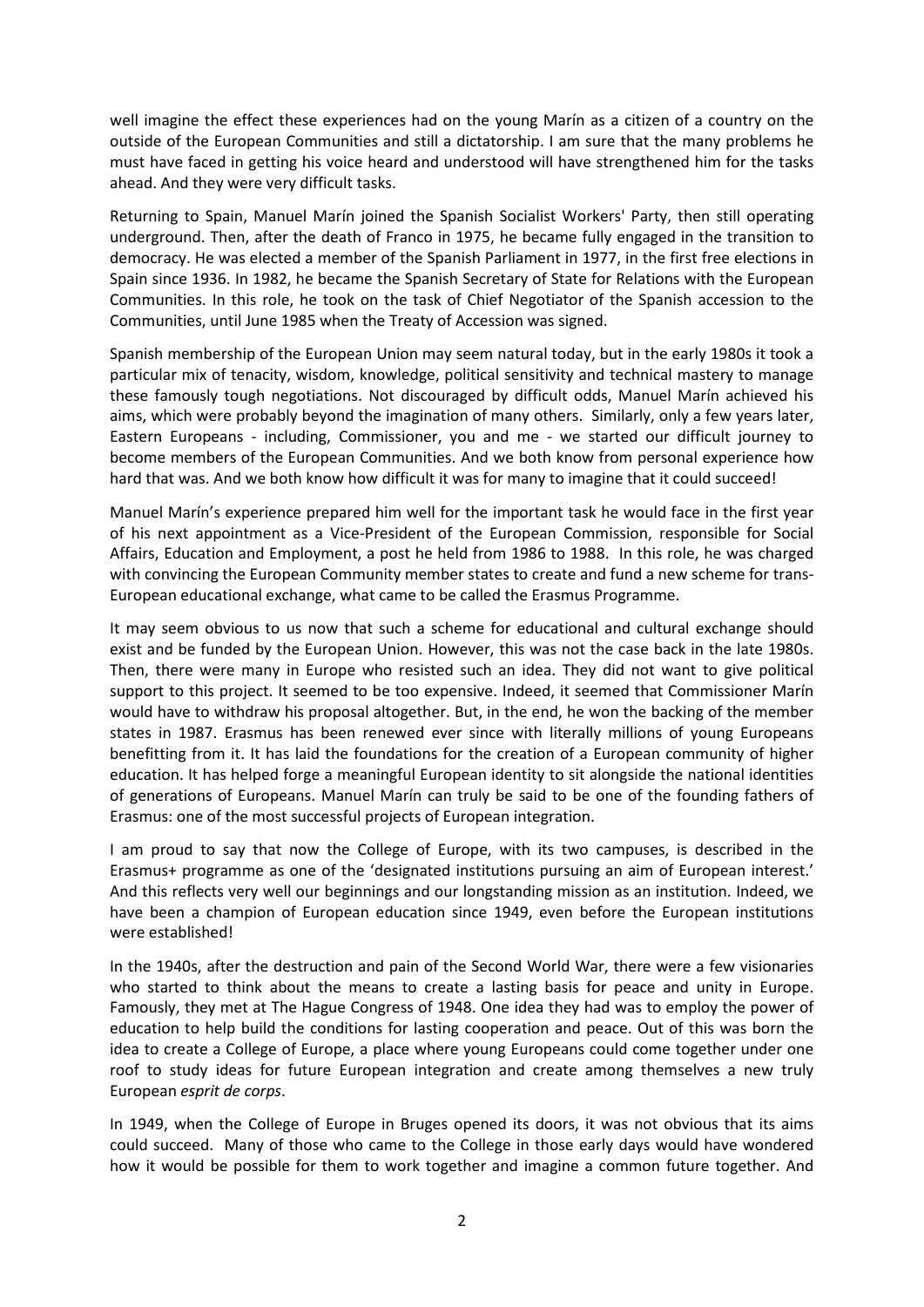why? Because only a few years before young Europeans had been training to kill one another! However, it turned out to be possible and this small institution prepared the first young pioneers who would work for the European project. And since that time we have been constantly linked to the history of European Integration. This seems obvious and natural to us now, but then it was the stuff of idealists and dreamers. Yes, they were idealists and dreamers, but they worked hard on concrete solutions and they succeeded. However, the European adventure was still unfinished.

After the fall of the Iron Curtain, at the end of the 80s, the chance arose to reintegrate the unnaturally divided continent. Once again, the College of Europe knew how to respond. Following an invitation from the Polish Government, it chose this part of Europe to set up a new campus: a campus for young Europeans, this time from all parts of Europe, East and West, North and South. And thus, Natolin came into being. Its aim at that time was to help build the experience and knowledge necessary to achieve the goal of reintegration of the whole continent. The success of this mission was not at all obvious in 1992, when Natolin opened its doors. At that time, even though the Cold War had ended, Europe was still divided: physically, economically and, most of all, in people's minds and hearts. But this did not deter us! And we succeeded. Indeed, some years after, many Natolin graduates took part in the process of negotiations for the big wave of enlargements and, I should add, they were on both sides of the table.

And by the way, it was Manuel Marín who, as the then President of the Administrative Council of the College of Europe, signed the agreement with the European Commission and the Polish Government establishing the Natolin campus of the College of Europe. A copy of the agreement with his signature has been hanging in the foyer here since 1994. So it was to our great joy that many years later, in 2009, his daughter, Paloma, became a student here in Natolin.

#### *Commissioner,*

### *Dear Students,*

## *Ladies and Gentlemen,*

Here in Natolin we have over 130 students coming from 40 nationalities and almost 100 academics and other teachers coming from around 30 nationalities. This means that the College of Europe Natolin is not just a place where we simply teach European integration and the relations of the EU with its neighbours and the wider world. It is much more than that. It is a place where we truly experience the joys and challenges of living in a complex community of many cultures and outlooks. Still living together under one roof, where we study together and imagine: imagine a common future together.

Because of our European convictions, accumulated experience and tradition the College of Europe has a unique ability to adapt to the changing educational needs in Europe and for Europe. And we promise to build on our success, and go on educating generations of young Europeans able to deliver solutions to the new challenges still to be faced in the as yet unfinished European adventure.

And it is no exaggeration that our role as a mature institution of European education is in a large measure made possible by the Erasmus programme created all those years ago under the stewardship of Manuel Marín. This programme now has a superb champion in you, Commissioner Navracsics. You have been a champion who has embraced Erasmus+, who saw through the celebrations of its  $30<sup>th</sup>$  anniversary, who supervised the preparations of its next mandate with a doubled budget, and who has advocated for the next programme to be ever more inclusive, to be democracy- and tolerance-enhancing, both in its design and experiences offered. This is why we are very honoured that you should have accepted our invitation to be the keynote speaker today at this official opening ceremony of the Academic Year 2018 – 2019, the Manuel Marín Promotion. We are looking forward very much to hearing from you about your vision for Erasmus and for the future of European Education.